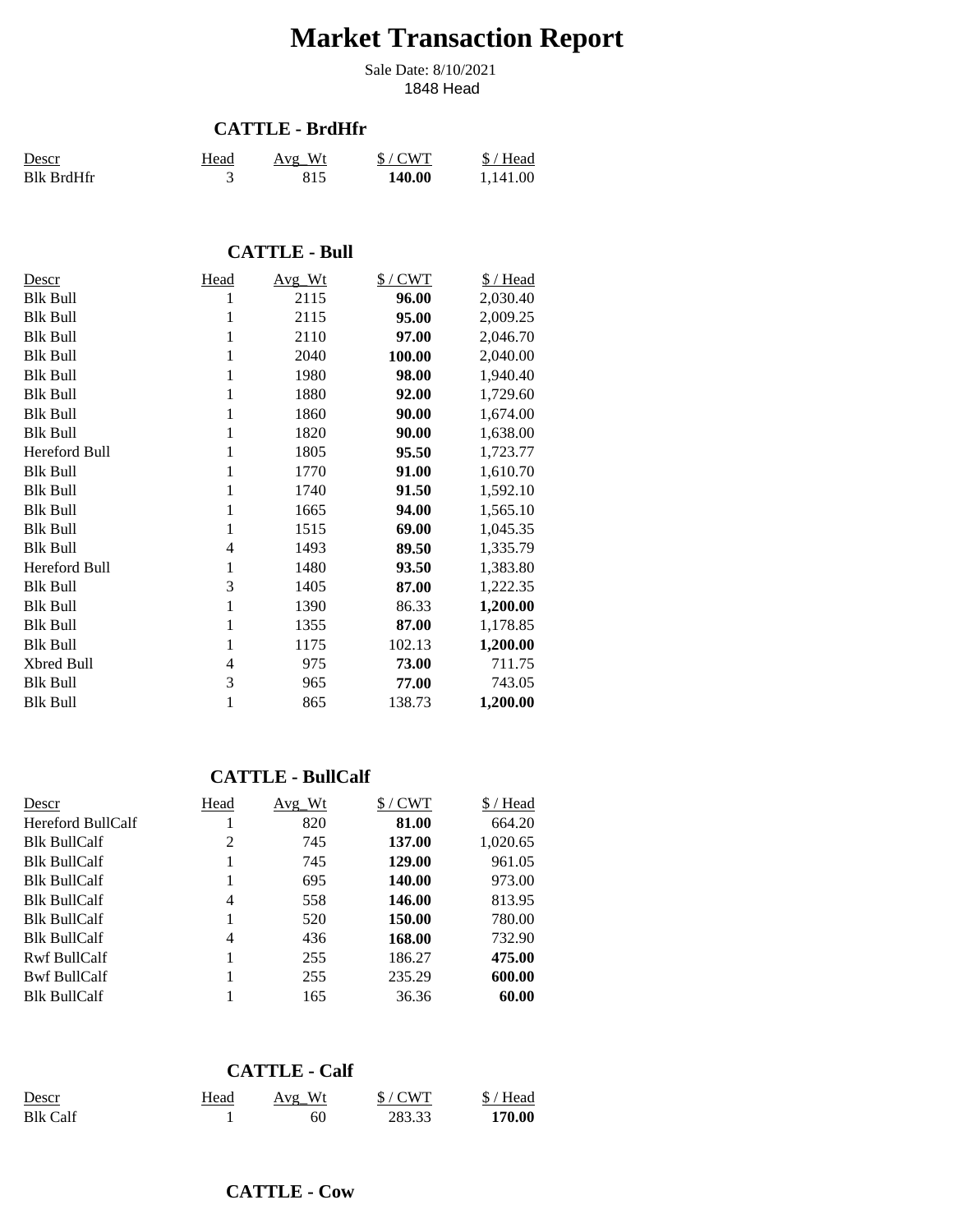| Descr          | Head             | Avg Wt | $$/$ CWT | \$/Head  |
|----------------|------------------|--------|----------|----------|
| <b>Blk Cow</b> | $\mathbf{1}$     | 1530   | 84.00    | 1,285.20 |
| Red Cow        | $\mathbf{1}$     | 1530   | 86.00    | 1,315.80 |
| <b>Blk Cow</b> | $\mathbf{1}$     | 1500   | 87.00    | 1,305.00 |
| <b>Blk Cow</b> | $\mathbf{1}$     | 1485   | 85.00    | 1,262.25 |
| Char Cow       | $\mathbf{1}$     | 1470   | 81.63    | 1,200.00 |
| Char Cow       | $\mathbf{1}$     | 1430   | 88.00    | 1,258.40 |
| <b>Blk Cow</b> | $\overline{c}$   | 1393   | 83.00    | 1,155.78 |
| <b>Blk Cow</b> | $\overline{2}$   | 1368   | 77.00    | 1,052.98 |
| Red Cow        | $\mathbf{1}$     | 1365   | 85.00    | 1,160.25 |
| <b>Blk Cow</b> | 3                | 1358   | 83.00    | 1,127.42 |
| Char Cow       | $\mathbf{1}$     | 1350   | 84.50    | 1,140.75 |
| <b>Blk Cow</b> | 3                | 1345   | 84.50    | 1,136.52 |
| <b>Bwf Cow</b> | $\mathbf{1}$     | 1315   | 83.00    | 1,091.45 |
| <b>Blk Cow</b> | $\mathbf{1}$     | 1310   | 74.00    | 969.40   |
| <b>Blk Cow</b> | $\overline{c}$   | 1310   | 95.42    | 1,250.00 |
| <b>Blk Cow</b> | $\overline{4}$   | 1300   | 73.00    | 949.00   |
| <b>Blk Cow</b> | $\overline{c}$   | 1275   | 83.00    | 1,058.25 |
| <b>Blk Cow</b> | $\overline{2}$   | 1273   | 96.27    | 1,225.00 |
| Red Cow        | $\mathbf{1}$     | 1260   | 78.00    | 982.80   |
| <b>Blk Cow</b> | 11               | 1259   | 79.42    | 1,000.00 |
| Xbred Cow      | $\overline{c}$   | 1255   | 73.00    | 916.15   |
| <b>Blk Cow</b> | 8                | 1251   | 74.00    | 925.93   |
| <b>Blk Cow</b> | $\overline{4}$   | 1251   | 86.71    | 1,085.00 |
| Mixed Cow      | 3                | 1248   | 82.50    | 1,029.87 |
| <b>Bwf Cow</b> | $\mathbf{1}$     | 1245   | 74.00    | 921.30   |
| <b>Blk Cow</b> | $\overline{c}$   | 1233   | 82.00    | 1,010.65 |
| <b>Blk Cow</b> | $\mathbf{1}$     | 1230   | 82.00    | 1,008.60 |
| <b>Rwf Cow</b> | $\mathbf{1}$     | 1225   | 76.00    | 931.00   |
| <b>Blk Cow</b> | 10               | 1202   | 77.50    | 931.55   |
| Red Cow        | $\mathbf{1}$     | 1200   | 77.00    | 924.00   |
| Jersey Cow     | $\mathbf{1}$     | 1195   | 62.50    | 746.87   |
| <b>Blk Cow</b> | 9                | 1191   | 74.00    | 881.42   |
| <b>Blk Cow</b> | 9                | 1181   | 76.50    | 903.55   |
| <b>Blk Cow</b> | 12               | 1180   | 74.00    | 873.20   |
| <b>Blk Cow</b> | 6                | 1178   | 76.50    | 901.43   |
| <b>Blk Cow</b> | $\mathbf{1}$     | 1175   | 79.00    | 928.25   |
| <b>Blk Cow</b> | 8                | 1173   | 65.00    | 762.13   |
| <b>Blk Cow</b> | $\mathbf{1}$     | 1170   | 71.00    | 830.70   |
| <b>Blk Cow</b> | $\mathbf{1}$     | 1160   | 73.00    | 846.80   |
| <b>Blk Cow</b> | 10               | 1155   | 74.50    | 860.48   |
| <b>Blk Cow</b> | $\mathbf{1}$     | 1150   | 70.00    | 805.00   |
| <b>Blk Cow</b> | $\mathbf{1}$     | 1140   | 67.50    | 769.50   |
| Red Cow        | $\mathbf{1}$     | 1140   | 30.00    | 342.00   |
| <b>Blk Cow</b> | $\boldsymbol{7}$ | 1131   | 70.00    | 791.50   |
| <b>Bwf Cow</b> | $\mathbf{1}$     | 1130   | 103.98   | 1,175.00 |
| <b>Blk Cow</b> | $\mathbf{1}$     | 1110   | 74.00    | 821.40   |
| <b>Blk Cow</b> | 9                | 1109   | 71.50    | 792.86   |
| Mixed Cow      | $\overline{2}$   | 1105   | 75.50    | 834.28   |
| <b>Blk Cow</b> | 12               | 1093   | 70.00    | 764.75   |
| <b>Blk Cow</b> | $\tau$           | 1076   | 69.50    | 748.12   |
| <b>Blk Cow</b> | 8                | 1075   | 82.00    | 881.50   |
| <b>Blk Cow</b> | $\mathbf{1}$     | 1070   | 69.00    | 738.30   |
| <b>Blk Cow</b> | $\mathbf{1}$     | 1065   | 76.00    | 809.40   |
| <b>Blk Cow</b> | $\mathbf{1}$     | 1055   | 74.00    | 780.70   |
| Red Cow        | $\mathbf{1}$     | 1000   | 51.00    | 510.00   |
| <b>Blk Cow</b> | $\mathbf{1}$     | 995    | 69.50    | 691.52   |
| Red Cow        | $\mathbf{1}$     | 990    | 49.00    | 485.10   |
| <b>Blk Cow</b> | $\mathbf{1}$     | 970    | 54.00    | 523.80   |
| <b>Blk Cow</b> | $\mathbf{1}$     | 965    | 75.00    | 723.75   |
| <b>Blk Cow</b> | $\mathbf{1}$     | 965    | 76.00    | 733.40   |
| <b>Blk Cow</b> | $\mathbf 1$      | 950    | 48.00    | 456.00   |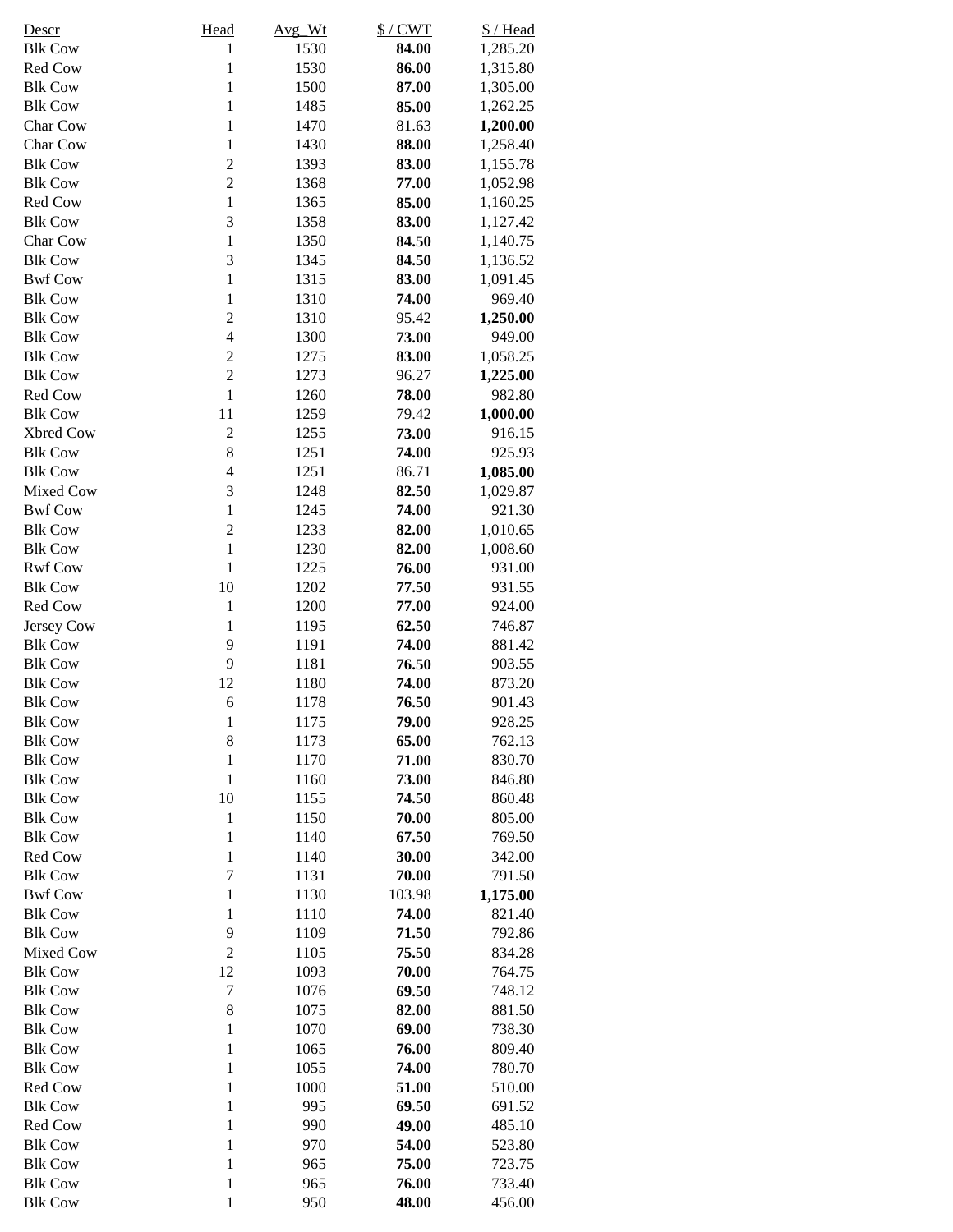| <b>Blk Cow</b> |   | 910 | 58.00 | 527.80 |
|----------------|---|-----|-------|--------|
| <b>Blk Cow</b> |   | 900 | 30.00 | 270.00 |
| <b>Blk Cow</b> |   | 890 | 69.00 | 614.10 |
| <b>Rwf Cow</b> | 2 | 868 | 61.00 | 529.18 |
| <b>Blk Cow</b> |   | 810 | 49.00 | 396.90 |
| Mixed Cow      | 3 | 795 | 45.50 | 361.72 |
| Red Cow        |   | 725 | 40.00 | 290.00 |
|                |   |     |       |        |

## **CATTLE - HfrCalf**

| Descr              | Head           | Avg_Wt | $$/$ CWT | $$/$ Head |
|--------------------|----------------|--------|----------|-----------|
| <b>Blk HfrCalf</b> | 22             | 730    | 136.50   | 995.83    |
| Mixed HfrCalf      | 15             | 715    | 133.00   | 951.39    |
| <b>Blk HfrCalf</b> | $\overline{2}$ | 693    | 147.00   | 1,017.98  |
| Char HfrCalf       | $\overline{2}$ | 688    | 138.00   | 948.75    |
| <b>Blk HfrCalf</b> | 14             | 656    | 140.50   | 922.28    |
| Mixed HfrCalf      | 9              | 589    | 144.00   | 848.00    |
| Mixed HfrCalf      | 16             | 589    | 149.00   | 877.24    |
| <b>Blk HfrCalf</b> | $\overline{2}$ | 580    | 149.00   | 864.20    |
| <b>Blk HfrCalf</b> | 2              | 580    | 139.00   | 806.20    |
| <b>Blk HfrCalf</b> | 2              | 560    | 145.00   | 812.00    |
| <b>Bwf HfrCalf</b> | 3              | 490    | 154.00   | 754.60    |
| <b>Blk HfrCalf</b> | 3              | 478    | 156.00   | 746.20    |
| Mixed HfrCalf      | 11             | 464    | 152.50   | 707.05    |
| <b>Bwf HfrCalf</b> | 3              | 452    | 156.50   | 706.86    |
| Mixed HfrCalf      | 16             | 375    | 169.50   | 636.15    |
| <b>Blk HfrCalf</b> | 4              | 350    | 163.00   | 570.50    |
| <b>Rwf HfrCalf</b> | 1              | 330    | 164.00   | 541.20    |
| Mixed HfrCalf      | 10             | 290    | 206.90   | 600.00    |
| Mixed HfrCalf      | 8              | 225    | 233.33   | 525.00    |
| <b>Blk HfrCalf</b> | 1              | 225    | 200.00   | 450.00    |

# **CATTLE - HfrYrl**

| Descr             | <b>Head</b>    | Avg Wt | $$/$ CWT | \$/Head  |
|-------------------|----------------|--------|----------|----------|
| Hereford HfrYrl   | 1              | 870    | 115.00   | 1,000.50 |
| Mixed HfrYrl      | 74             | 815    | 139.85   | 1,139.40 |
| Mixed HfrYrl      | 43             | 792    | 145.50   | 1,152.16 |
| Xbred HfrYrl      | $\mathbf{1}$   | 785    | 123.00   | 965.55   |
| Hereford HfrYrl   | 13             | 772    | 137.50   | 1,060.87 |
| <b>Blk HfrYrl</b> | 61             | 760    | 147.50   | 1,120.76 |
| <b>Blk HfrYrl</b> | $\overline{2}$ | 750    | 1.00     | 7.50     |
| <b>Blk HfrYrl</b> | 18             | 748    | 147.00   | 1,100.05 |
| <b>Blk HfrYrl</b> | $\mathbf{1}$   | 745    | 123.00   | 916.35   |
| <b>Blk HfrYrl</b> | 18             | 742    | 149.00   | 1,105.91 |
| <b>Blk HfrYrl</b> | 12             | 732    | 147.00   | 1,076.16 |
| <b>Blk HfrYrl</b> | $\overline{2}$ | 725    | 153.00   | 1,109.25 |
| Mixed HfrYrl      | 11             | 711    | 145.00   | 1,031.48 |
| <b>Blk HfrYrl</b> | 5              | 670    | 141.00   | 944.70   |
| Char HfrYrl       | $\overline{2}$ | 668    | 150.00   | 1,001.25 |
| Mixed HfrYrl      | 3              | 663    | 152.00   | 1,008.27 |
| Red HfrYrl        | $\mathbf{1}$   | 650    | 146.00   | 949.00   |
| <b>Blk HfrYrl</b> | 5              | 641    | 153.50   | 983.93   |
| <b>Blk HfrYrl</b> | 19             | 638    | 160.50   | 1,024.67 |
| <b>Blk HfrYrl</b> | 32             | 626    | 156.00   | 976.46   |
| Mixed HfrYrl      | 14             | 621    | 155.00   | 962.11   |
| Mixed HfrYrl      | 6              | 591    | 153.00   | 903.98   |
| <b>Blk HfrYrl</b> | 11             | 490    | 164.00   | 803.60   |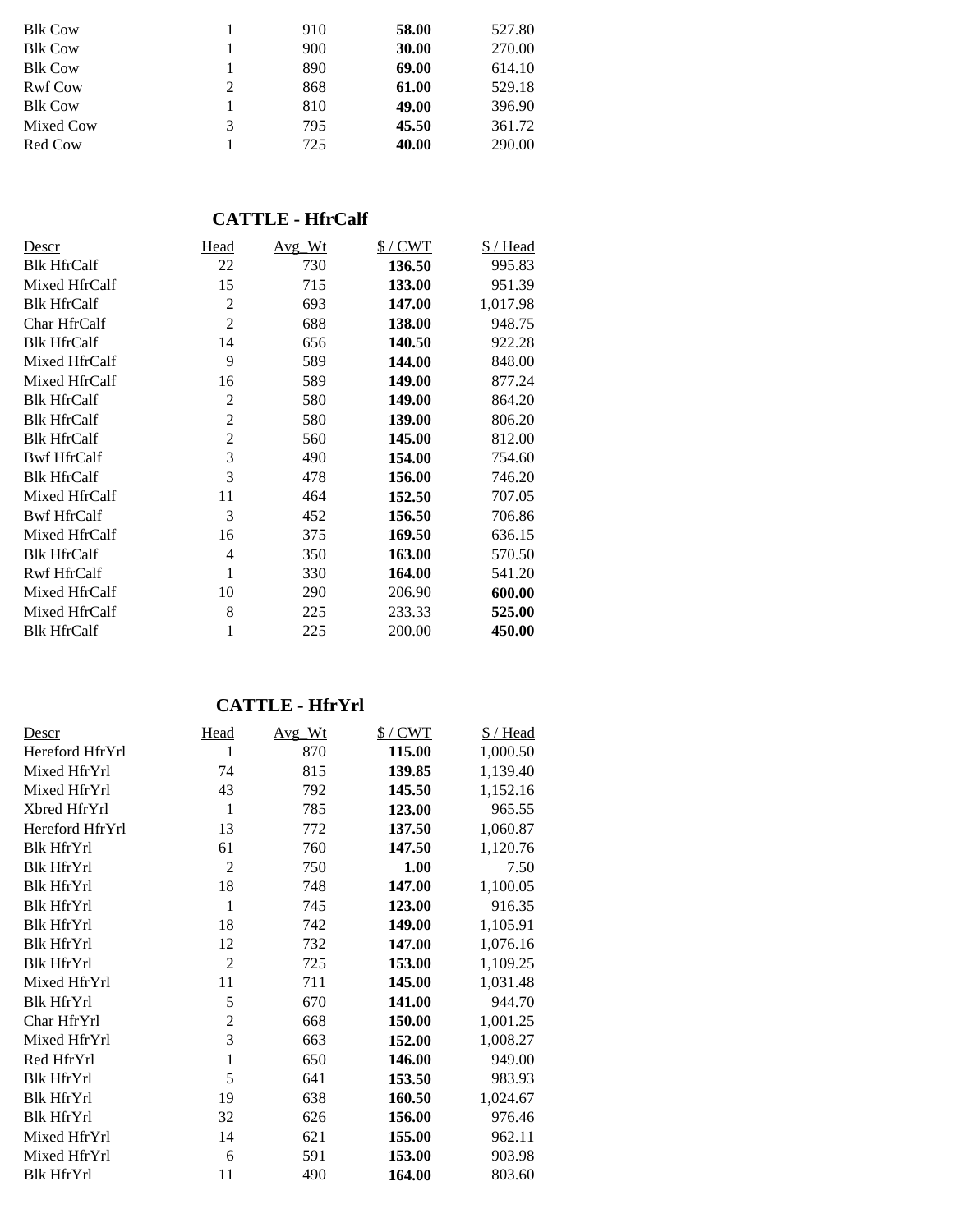## **CATTLE - Pair**

| Head | Avg Wt | $$/$ CWT | \$/Head  |
|------|--------|----------|----------|
|      | 1555   | 104.50   | 1,625.00 |
| 4    | 1369   | 109.59   | 1,500.00 |
|      | 1355   | 99.63    | 1.350.00 |
| 9    | 1343   | 119.11   | 1,600.00 |
|      | 1335   | 78.65    | 1,050.00 |
|      |        |          |          |

## **CATTLE - StrCalf**

| Descr              | Head           | Avg Wt         | $$/$ CWT | $$/$ Head |
|--------------------|----------------|----------------|----------|-----------|
| Char StrCalf       | 3              | 823            | 138.50   | 1,140.32  |
| <b>Bwf StrCalf</b> | 30             | 771            | 147.00   | 1,132.88  |
| Mixed StrCalf      | 18             | 713            | 154.00   | 1,097.68  |
| Mixed StrCalf      | 6              | 681            | 159.00   | 1,082.53  |
| Mixed StrCalf      | 7              | 672            | 151.50   | 1,018.30  |
| <b>Blk StrCalf</b> | 4              | 546            | 174.00   | 950.48    |
| <b>Blk StrCalf</b> | 4              | 546            | 165.00   | 901.31    |
| <b>Blk StrCalf</b> | 13             | 538            | 173.00   | 930.21    |
| <b>Blk StrCalf</b> | 7              | 487            | 175.00   | 852.50    |
| Mixed StrCalf      | 10             | 484            | 178.00   | 860.63    |
| <b>Blk StrCalf</b> | $\overline{2}$ | 455            | 178.00   | 809.90    |
| Mixed StrCalf      | 9              | 420            | 189.00   | 793.80    |
| <b>Blk StrCalf</b> | 1              | 405            | 140.00   | 567.00    |
| Mixed StrCalf      | 3              | 395            | 175.00   | 691.25    |
| Mixed StrCalf      | 12             | 355            | 190.00   | 675.29    |
| <b>Bwf StrCalf</b> | 6              | 291            | 200.00   | 581.67    |
| Mixed StrCalf      | 8              | 264            | 236.97   | 625.00    |
| <b>Bwf StrCalf</b> | 4              | 183            | 219.18   | 400.00    |
| <b>Bwf StrCalf</b> | $\overline{2}$ | 138            | 200.00   | 275.00    |
| <b>Blk StrCalf</b> | 1              | $\overline{0}$ | 0.00     | 500.00    |

#### **CATTLE - StrYrl**

| Descr             | Head           | Avg_Wt | $$/$ CWT | \$/Head  |
|-------------------|----------------|--------|----------|----------|
| Blk StrYrl        | 1              | 1210   | 49.59    | 600.00   |
| <b>Blk StrYrl</b> | 1              | 1210   | 140.00   | 1,694.00 |
| <b>Blk StrYrl</b> | 1              | 1210   | 495.87   | 6,000.00 |
| <b>Blk StrYrl</b> | 1              | 1210   | 165.29   | 2,000.00 |
| <b>Blk StrYrl</b> | 1              | 1210   | 90.91    | 1,100.00 |
| Blk StrYrl        | 1              | 1210   | 66.12    | 800.00   |
| <b>Blk StrYrl</b> | 1              | 1210   | 41.32    | 500.00   |
| <b>Blk StrYrl</b> | 1              | 1210   | 206.61   | 2,500.00 |
| <b>Blk StrYrl</b> | 1              | 1210   | 90.91    | 1,100.00 |
| <b>Blk StrYrl</b> | 1              | 1210   | 74.38    | 900.00   |
| <b>Blk StrYrl</b> | 1              | 1210   | 16.53    | 200.00   |
| <b>Blk StrYrl</b> | 1              | 1210   | 495.87   | 6,000.00 |
| <b>Blk StrYrl</b> | 1              | 1210   | 99.17    | 1,200.00 |
| <b>Blk StrYrl</b> | 1              | 1210   | 90.91    | 1,100.00 |
| Red StrYrl        | 1              | 1165   | 115.00   | 1,339.75 |
| Xbred StrYrl      | 1              | 1065   | 108.00   | 1,150.20 |
| <b>Blk StrYrl</b> | 1              | 1030   | 145.00   | 1,493.50 |
| <b>Blk StrYrl</b> | 1              | 985    | 119.50   | 1,177.07 |
| Red StrYrl        | 1              | 950    | 143.00   | 1,358.50 |
| <b>Blk StrYrl</b> | 1              | 950    | 141.00   | 1,339.50 |
| Red StrYrl        | 63             | 948    | 152.00   | 1,441.47 |
| <b>Blk StrYrl</b> | $\overline{4}$ | 944    | 145.00   | 1,368.44 |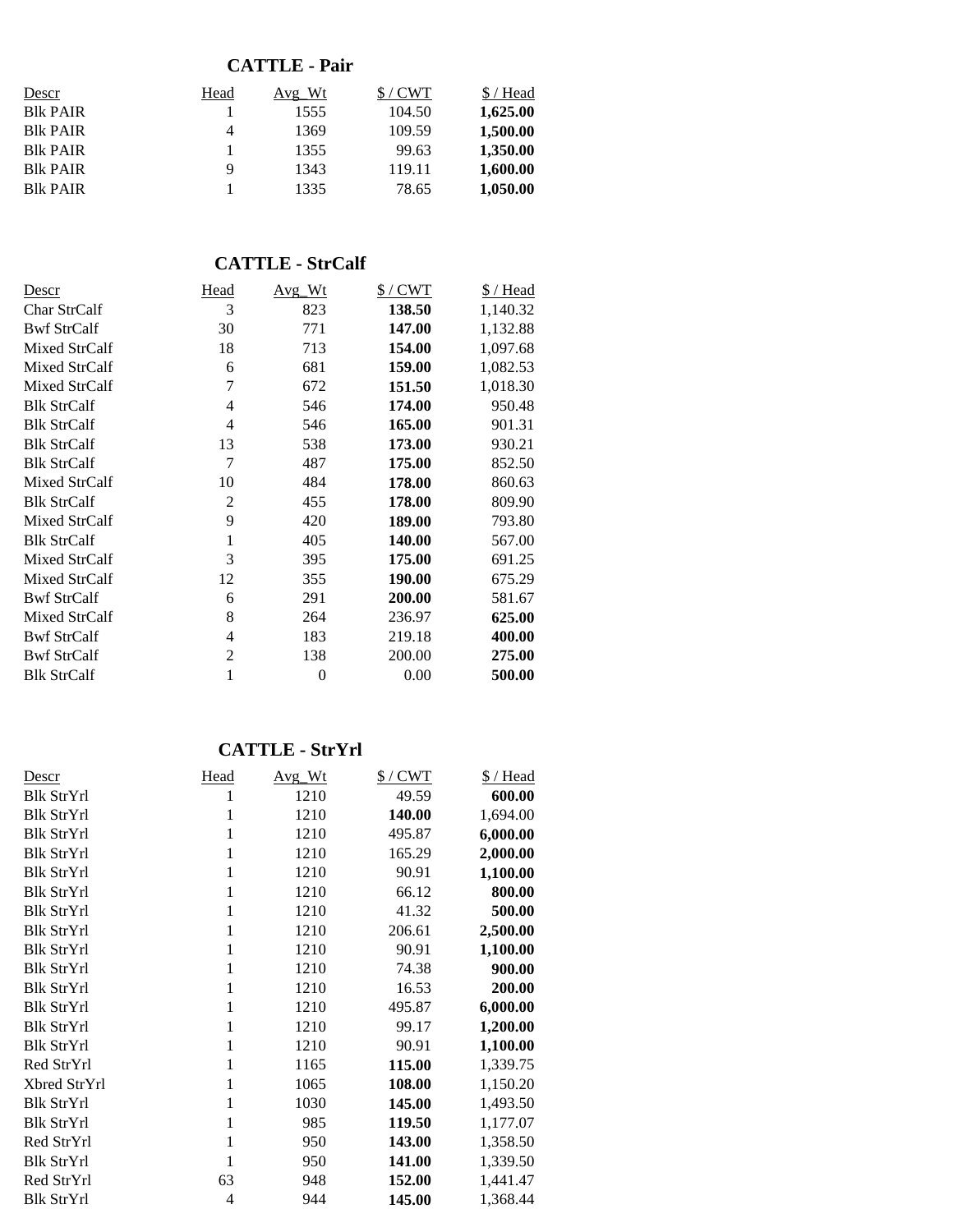| Mixed StrYrl      | 60               | 940              | 152.00 | 1,429.31 |
|-------------------|------------------|------------------|--------|----------|
| Mixed StrYrl      | 47               | 925              | 149.50 | 1,383.51 |
| <b>Blk StrYrl</b> | 64               | 925              | 155.50 | 1,438.01 |
| <b>Blk StrYrl</b> | 64               | 923              | 155.35 | 1,433.59 |
| <b>Blk StrYrl</b> | 62               | 918              | 156.25 | 1,434.98 |
| <b>Blk StrYrl</b> | 64               | 917              | 156.00 | 1,430.33 |
| <b>Blk StrYrl</b> | 65               | 910              | 156.50 | 1,424.27 |
| Mixed StrYrl      | 59               | 907              | 148.00 | 1,341.66 |
| <b>Blk StrYrl</b> | 64               | 905              | 157.00 | 1,421.59 |
| <b>Blk StrYrl</b> | $\mathbf{1}$     | 905              | 145.50 | 1,316.77 |
| Mixed StrYrl      | 65               | 887              | 155.50 | 1,378.57 |
| <b>Bwf StrYrl</b> | $\mathbf{1}$     | 865              | 1.00   | 8.65     |
| <b>Blk StrYrl</b> | 13               | 840              | 158.00 | 1,327.20 |
| <b>Blk StrYrl</b> | $\overline{2}$   | 825              | 146.00 | 1,204.50 |
| Red StrYrl        | $\mathbf{1}$     | 825              | 1.00   | 8.25     |
| Xbred StrYrl      | $\overline{c}$   | 820              | 133.00 | 1,090.60 |
| Char StrYrl       | $\mathbf{1}$     | 815              | 1.00   | 8.15     |
| <b>Blk StrYrl</b> | 3                | 815              | 148.00 | 1,206.20 |
| <b>Blk StrYrl</b> | 23               | 796              | 161.00 | 1,281.00 |
| <b>Blk StrYrl</b> | $\mathbf{1}$     | 785              | 1.00   | 7.85     |
| <b>Blk StrYrl</b> | 3                | 780              | 147.00 | 1,146.60 |
| <b>Blk StrYrl</b> | 12               | 764              | 157.50 | 1,203.56 |
| Mixed StrYrl      | 5                | 764              | 160.00 | 1,222.40 |
| Mixed StrYrl      | 6                | 738              | 158.00 | 1,166.57 |
| <b>Blk StrYrl</b> | $\overline{7}$   | 699              | 162.00 | 1,131.69 |
| <b>Blk StrYrl</b> | 22               | 688              | 164.00 | 1,128.62 |
| <b>Blk StrYrl</b> | 30               | 664              | 165.00 | 1,095.60 |
| Mixed StrYrl      | $\mathbf{1}$     | 655              | 146.00 | 956.30   |
| <b>Blk StrYrl</b> | $\mathbf{1}$     | 650              | 135.00 | 877.50   |
| <b>Blk StrYrl</b> | $\mathbf{1}$     | 635              | 164.00 | 1,041.40 |
| Red StrYrl        | $\overline{2}$   | 630              | 165.00 | 1,039.50 |
| Mixed StrYrl      | $\overline{2}$   | 625              | 166.00 | 1,037.50 |
| <b>Blk StrYrl</b> | 11               | 625              | 167.00 | 1,042.99 |
| Xbred StrYrl      | $\mathbf{1}$     | 620              | 137.50 | 852.50   |
| Mixed StrYrl      | 25               | 618              | 168.50 | 1,041.33 |
| <b>Blk StrYrl</b> | 3                | 613              | 170.00 | 1,042.67 |
| Xbred StrYrl      | 3                | 610              | 49.00  | 298.90   |
| <b>Blk StrYrl</b> | $\mathbf{1}$     | 605              | 45.00  | 272.25   |
| <b>Blk StrYrl</b> | $\mathbf{1}$     | 590              | 140.00 | 826.00   |
| Xbred StrYrl      | $\overline{c}$   | 558              | 52.00  | 289.90   |
| <b>Blk StrYrl</b> | 14               | 557              | 179.00 | 996.65   |
| <b>Blk StrYrl</b> | 3                | 542              | 176.00 | 953.33   |
| Mixed StrYrl      | 20               | 524              | 174.00 | 911.33   |
| <b>Blk StrYrl</b> | $\boldsymbol{2}$ | 423              | 187.00 | 790.08   |
| <b>Blk StrYrl</b> | $\mathbf{1}$     | $\boldsymbol{0}$ | 0.00   | 3,200.00 |